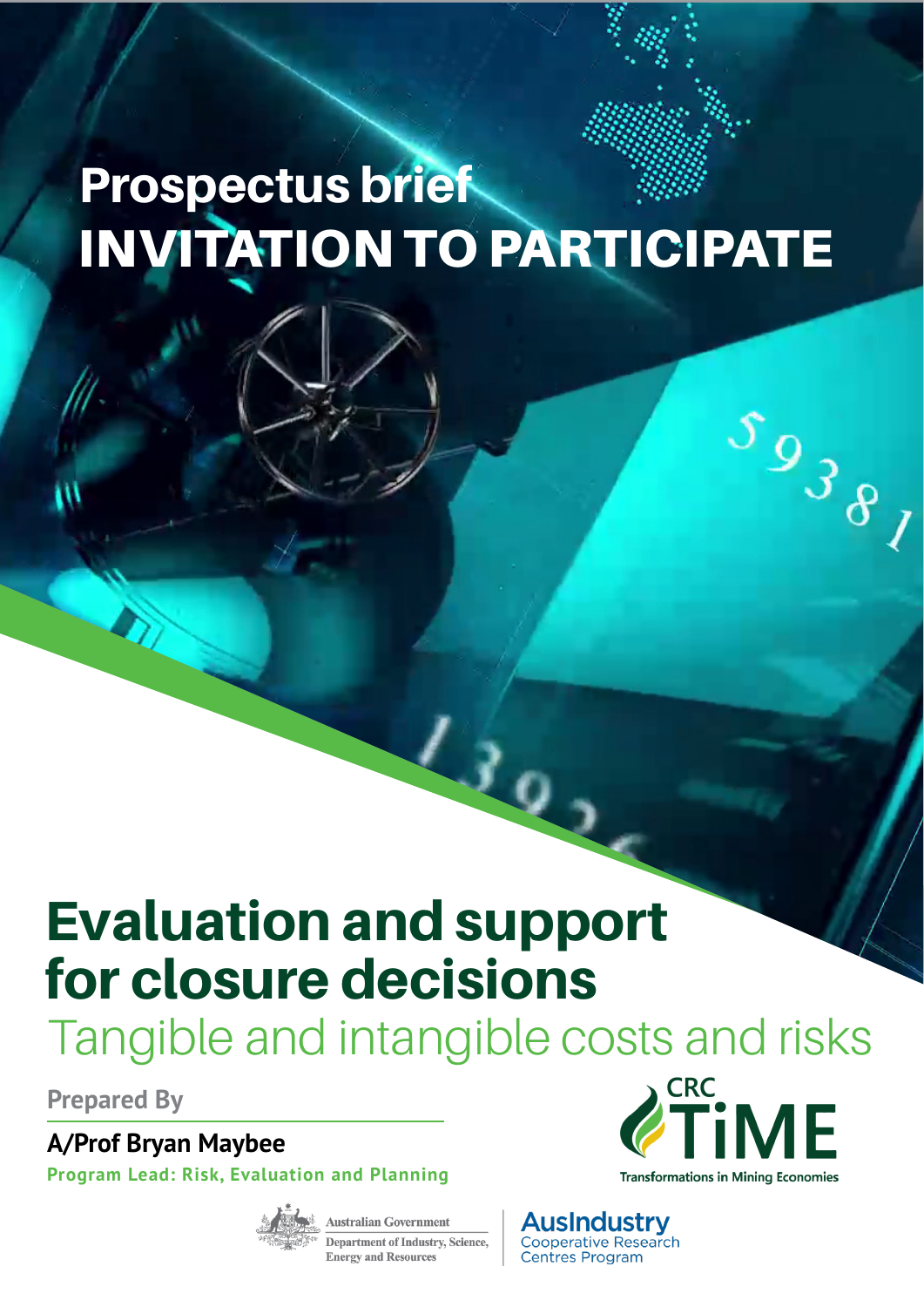### **What is the challenge?**

**The current evaluation techniques used in mining are very dependent upon the perspective of the user. The value proposition around mine closure will often be different for the company, community including Indigenous communities, and government.** 

**For some stakeholders costs and benefits from a mining operation (or closure of the operation) are not tangible and will have a longer-term view that is often unrelated to cash flows, leading to two key challenges:**

- **Value propositions do not align raising a need for evaluation techniques that recognise these differences so that useful, representative information can be created.**
- **Difficulty in identifying and quantifying 'intangibles' leading to decisions being made with metrics that do not include all the necessary information resulting in an incomplete calculation of residual risk.**

**Consequently these issues cause a lack of confidence in the appropriateness of the offset to allow relinquishment and difficulty reporting into Environmental, Social and Governance (ESG) frameworks. The challenge is to create an inclusive decision-making framework that facilitates the achievement of agreeable goals derived from multiple objectives.**



#### **Opportunities for Co-design**

**The shift towards ESG compliant operations is the backbone upon which this research is being proposed, as mining industry participants (companies, governments, communities, Indigenous groups and other stakeholders) require tools and techniques that create information upon which decisions relating to events far into the future can be made with confidence.** 

11 11. 11.

**CRC TiME partners are encouraged to join a process of defining the challenges associated with the calculation of decision metrics that will identify and incorporate:** 

- **Shared value proposition of the multiple stakeholders and;**
- **Intangible opportunities, costs and risks into the decision-making processes.**



#### **Background**

**With an increased awareness by investors and community groups, shifts in mining meant that responsible mining can no longer focus solely on monetary targets, but are required to**  embed ESG guiding principles within operations. The ability of a mine to effectively close operations with an acceptable and sustainable post mining land use has become a key measure upon which the ESG compliance of a company is measured. Being a responsible, sustainable modern mining operation now means being economically viable, while also operating in an ESG compliant manner, which means recognising non-monetary factors of importance to stakeholders within the decisions being made. **Background With an increased awareness by investors and community groups, shifts in mining related policies have** 



### **Intended Benefits**

- **The modelling of an inclusive value proposition will recognise the diversity of stakeholders in a transparent fashion to facilitate project partnership with shared objectives and responsibilities.**
- **Consistent information being used by all stakeholders will enhance communication with respect to decision-making processes. Stakeholders (i.e. Companies, Communities, Indigenous groups, NGOs, International/domestic Representative Organisations, etc.) will be provided with tools that facilitate a transparent, common approach to showing the influence of intangibles, which will lead to greater clarity and certainty in the decisions made.**